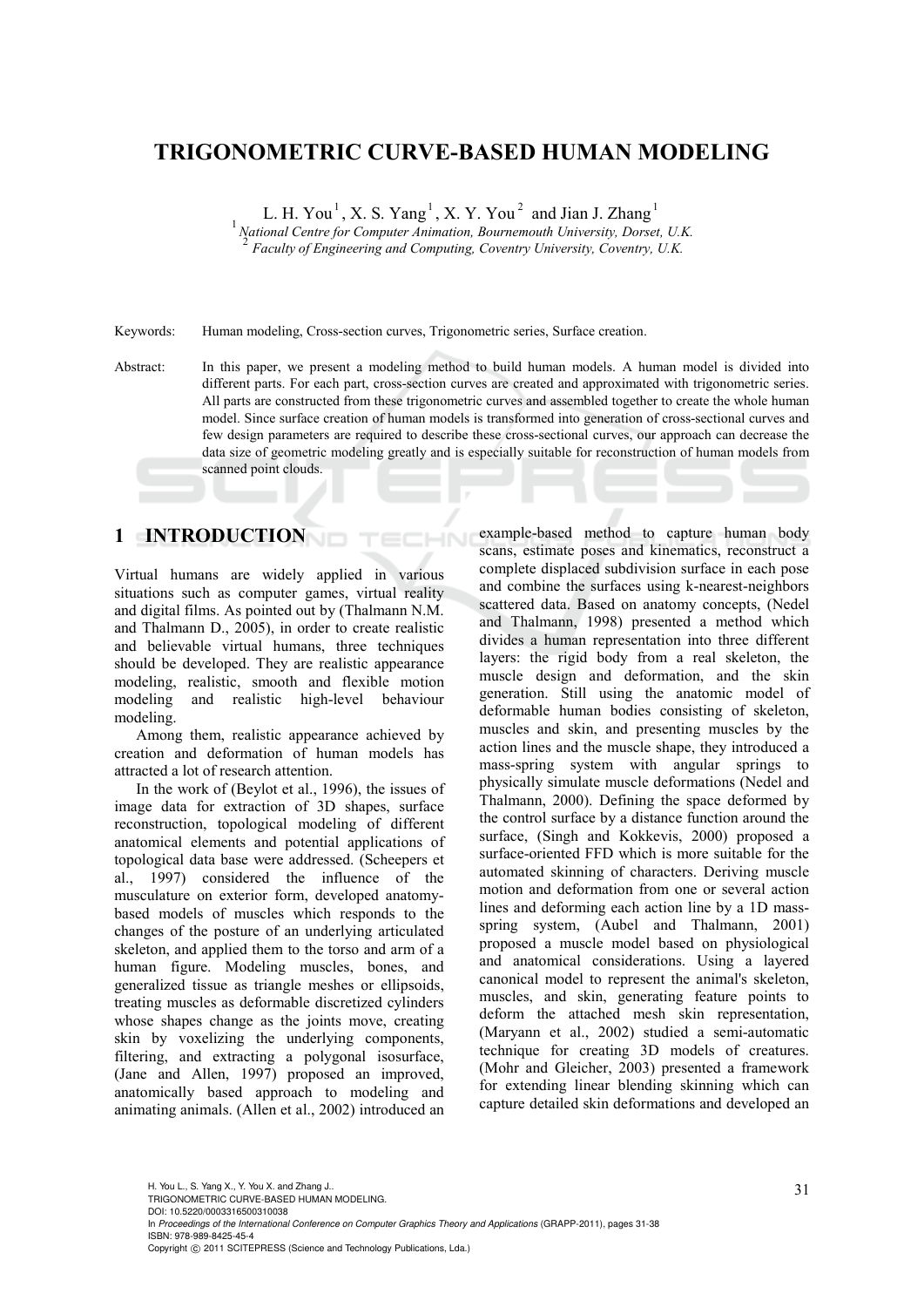automated method to build efficient and accurate character skins from a set of examples. Using motion capture and video cameras and providing a reconstruction algorithm to solve the problems of occlusion, hole-filling, deformation and noiseremoval, (Sand et al., 2003) examined how to acquire deformable human geometry from silhouettes. Taking the objective function to be proximity of transformed vertices to the range data, similarity between neighbouring transformations, and proximity of sparse markers at corresponding locations on the template and target surface, (Allen et al., 2003) presented a new method by solving an optimisation problem and explored its applications in human body modeling. (Hyun et al., 2003) represented each limb as a set of ellipsoids of varying size, approximated these ellipsoids with a swept ellipse, determined the difference between the original and approximated limbs using a displacement map, and proposed a new approach to model and deform a human or virtual character's arms and legs. This work was extended to the modeling and deformation of a whole human body, and anatomical features are realised by a GPU-based collision-detection procedure (Hyun et al., 2005). (Seo and Thalmann, 2004) presented a set of techniques to automatically generate a new human body or modify an existing one by manipulating the parameters provided. Using quasi-static linear deformation model and finite element method to calculate the deformation of chunks which represent the internal structures of a virtual character, (Guo and Wong, 2005) gave an approach to create skin deformations. (Venkataraman et al., 2005) introduced a combination of a kinematic and a variational model to deal with the wrinkling of skin by minimising a functional including energies for stretching, bending and self-intersection. By decomposing the facial meshes into the global shape and 3D skin detail and recomposing the shape and 3D skin, (Lee and Soon, 2006) proposed a method to reproduce the scanned model which allows to simulate the exaggeration of the facial global shape, retain the original skin detail and transfer 3D skin from one to another. Using sweeps following a simplified skeleton, (Lee et al., 2006) proposed a new method to carry out realistic human hand modeling and deformation which can achieve realtime performance. (Yang and Zhang, 2006) presented a new anatomy-based skin deformation method which extracts major muscles automatically, formulates muscle sliding around a joint and sliding around a bone, develops a hybrid skin deformation to combine the strengths of anatomy based and

smooth skinning, and is compatible with the current animation workflow. By using the so-called curve skeletons along with the joint-based skeletons, (Yang et al., 2006) investigated an approach to deal with the inherent non-linear relations between the movement of skeletons and the caused skin shapes.

Motivated by the work of (Hyun et al., 2003, 2005) but without using standard ellipses and displacement map, we will introduce trigonometric series to approximate the cross-section curves of a human body, and present a modeling method with a small data size to build human models in this paper.

#### **2 TRIGONOMETRIC SERIES**

In the work of (Hyun et al., 2005), sweep surfaces with an elliptic cross section have been used to approximate human arms, legs, torso and neck, and carry out human modeling and deformation. The mathematical description of sweep surfaces has the form of GU PLIELIC ATIONS

| $\mathbf{S}(u, v) = \mathbf{R}(u)\mathbf{E}_u(v) + \mathbf{C}(u)$ |  |                                                                                                                                                                                                                                                              |  |     |
|-------------------------------------------------------------------|--|--------------------------------------------------------------------------------------------------------------------------------------------------------------------------------------------------------------------------------------------------------------|--|-----|
|                                                                   |  | $\begin{bmatrix} r_{11}(u) & r_{12}(u) & r_{13}(u) \ r_{21}(u) & r_{22}(u) & r_{23}(u) \ r_{31}(u) & r_{32}(u) & r_{33}(u) \end{bmatrix} \begin{bmatrix} a(t)\cos(v) \\ b(t)\sin(v) \\ t \end{bmatrix} + \begin{bmatrix} x(u) \\ y(u) \\ z(u) \end{bmatrix}$ |  | (1) |

where  $S(u, v)$  is a sweep surface,  $R(u)$  and  $C(u)$ stand for rotation and translation, respectively, and  $\mathbf{E}_u(\mathbf{v})$  is a standard ellipse of variable size.

Since the cross sections of most parts of a human body are irregular curves. Using standard ellipses to approximate these cross sections will bring in some errors.

As indicated in Figure 1, we give some crosssection curves of human torso from a human model built with the polygon modeling approach and those approximated by elliptic cross sections where the curves in red indicate cross-section curves and those in blue are from standard ellipses. It can be seen for these images that there are noticeable differences between the real cross-section curves and elliptic ones.

In addition, for a certain value  $u_0$  of the parametric variable  $u$ , Eq.  $(1)$  can be written as the following form

$$
S_x(u_0, v) = f_{11}(u_0)\cos(v) + f_{12}(u_0)\sin(v) + x(u_0)
$$
  
\n
$$
S_y(u_0, v) = f_{21}(u_0)\cos(v) + f_{22}(u_0)\sin(v) + y(u_0)
$$
  
\n
$$
S_x(u_0, v) = f_{31}(u_0)\cos(v) + f_{32}(u_0)\sin(v) + z(u_0)
$$
\n(2)

The above equation indicates that at the plane determined by a point  $C(u_0)$  and a unit normal vector  $N(u_0) = [r_{13}(u_0) \quad r_{23}(u_0) \quad r_{33}(u_0)]^T$ , the cross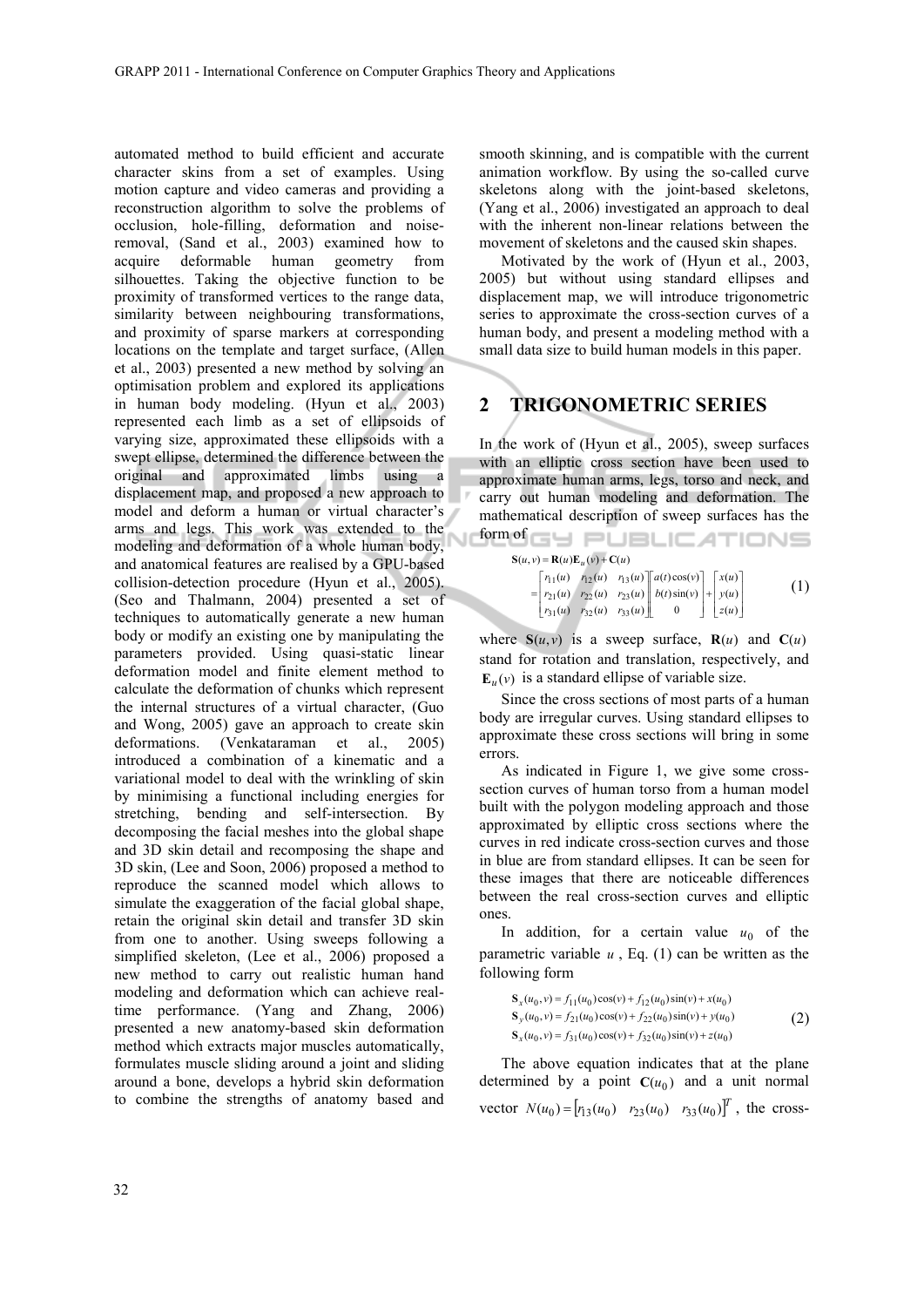section curve of the sweep surface is a simple curve which is described with two trigonometric functions  $cos(v)$  and  $sin(v)$ .



Cross-section curves of torso

Figure 1: Comparison between real human cross-section curves and approximated ellipses.

In order to describe the cross-section curves of a human body more accurately, we propose to use trigonometric series to represent cross-section curves. With the application of more terms of trigonometric series, the cross-section curves of a human body can be approximated very accurately.

In the previous work (You et al., 2004), trigonometric series has been applied to describe blending surfaces. By degenerating the two dimensional problems to one dimensional ones, the trigonometric series proposed by (You et al., 2004) can be modified to represent cross-section curves of a human body. Assuming that a cross-section curve is perpendicular to one of *x-y*, *x-z* and *y-z* plane, with the centre  $C = [x_c \quad y_c \quad z_c]^T$ , and taking the one perpendicular to *x-y* plane as an example, the mathematical equation of the cross-section curve can be written in the following trigonometric series

$$
x - x_c = a_0 + \sum_{j=1}^{J} (a_{2j-1} \cos jv + a_{2j} \sin jv)
$$
  
\n
$$
y - y_c = b_0 + \sum_{j=1}^{J} (b_{2j-1} \sin jv + b_{2j} \cos jv)
$$
 (3)

where  $a_j$  and  $b_j$   $(j=0,1,2,3,...,2J)$  are unknown constants.

If there is a cross-section curve represented by a number of discrete points  $(x_i, y_i, z_c)$   $(i=1,2,3,...,I)$ , the centre of the cross-section curve can be determined by the average value of each component *x* and *y*. That is

$$
x_c = \frac{1}{I} \sum_{i=1}^{I} x_i
$$
  

$$
y_c = \frac{1}{I} \sum_{i=1}^{I} y_i
$$
 (4)

Then, we use curve fitting and the least squares algorithm to determine the unknown constants in Eq. (3). To this aim, we calculate the squares sum of the errors between the curve and the trigonometric series at the points  $(x_i, y_i, z_c)$   $(i=1,2,3,...,I)$  for x and y position components, respectively

$$
E_x = \sum_{i=1}^{I} [x_i - x_c - a_0
$$
  
\n
$$
- \sum_{j=1}^{J} (a_{2j-1} \cos jv_i + a_{2j} \sin jv_i) \bigg]^2
$$
  
\n
$$
E_y = \sum_{i=1}^{I} [y_i - y_c - b_0
$$
  
\n
$$
- \sum_{j=1}^{J} (b_{2j-1} \sin jv_i + b_{2j} \cos jv_i) \bigg]^2
$$
  
\n(5)

The errors in Eq. (5) are minimized by setting the derivatives of the square sums with respect to the unknown constants to zero

$$
\frac{\partial E_x}{\partial a_j} = 0
$$
  

$$
\frac{\partial E_y}{\partial b_j} = 0
$$
  
(j = 0,1,2,3,...,2J) (6)

which leads to the following linear algebraic equations

$$
\sum_{i=1}^{I} (x_i - x_c) - \sum_{i=1}^{I} a_0 - \sum_{j=1}^{I} \sum_{i=1}^{I} a_{2j-1} \cos j v_i - \sum_{j=1}^{I} \sum_{i=1}^{I} a_{2j} \n\sin j v_i = 0 \n\sum_{i=1}^{I} (x_i - x_c) \cos k v_i - a_0 \sum_{i=1}^{I} \cos k v_i - \sum_{j=1}^{I} \sum_{i=1}^{I} a_{2j-1} \n\cos j v_i \cos k v_i - \sum_{j=1}^{I} \sum_{i=1}^{I} a_{2j} \sin j v_i \cos k v_i = 0 \n\sum_{i=1}^{I} (x_i - x_c) \sin k v_i - a_0 \sum_{i=1}^{I} \sin k v_i - \sum_{j=1}^{I} \sum_{i=1}^{I} a_{2j-1} \n\cos j v_i \sin k v_i - \sum_{j=1}^{I} \sum_{i=1}^{I} a_{2j} \sin j v_i \sin k v_i = 0 \n(k = 1, 2, 3, ..., J)
$$

and

$$
\sum_{i=1}^{I} (y_i - y_c) - \sum_{i=1}^{I} b_0 - \sum_{j=1}^{J} \sum_{j-1}^{I} \sin jv_i - \sum_{j=1}^{J} \sum_{i=1}^{I} b_{2j}
$$
\n
$$
\cos jv_i = 0
$$
\n
$$
\sum_{i=1}^{I} (y_i - y_c) \sin kv_i - b_0 \sum_{i=1}^{J} \sin kv_i - \sum_{j=1}^{J} \sum_{i=1}^{I} b_{2j-1}
$$
\n
$$
\sin jv_i \sin kv_i - \sum_{j=1}^{J} \sum_{i=1}^{I} b_{2j} \cos jv_i \sin kv_i = 0
$$
\n
$$
\sum_{i=1}^{I} (y_i - y_c) \cos kv_i - b_0 \sum_{i=1}^{J} \cos kv_i - \sum_{j=1}^{J} \sum_{i=1}^{I} b_{2j-1}
$$
\n
$$
\sin jv_i \cos kv_i - \sum_{j=1}^{J} \sum_{i=1}^{I} b_{2j} \cos jv_i \cos kv_i = 0
$$
\n
$$
(k = 1, 2, 3, \cdots, J)
$$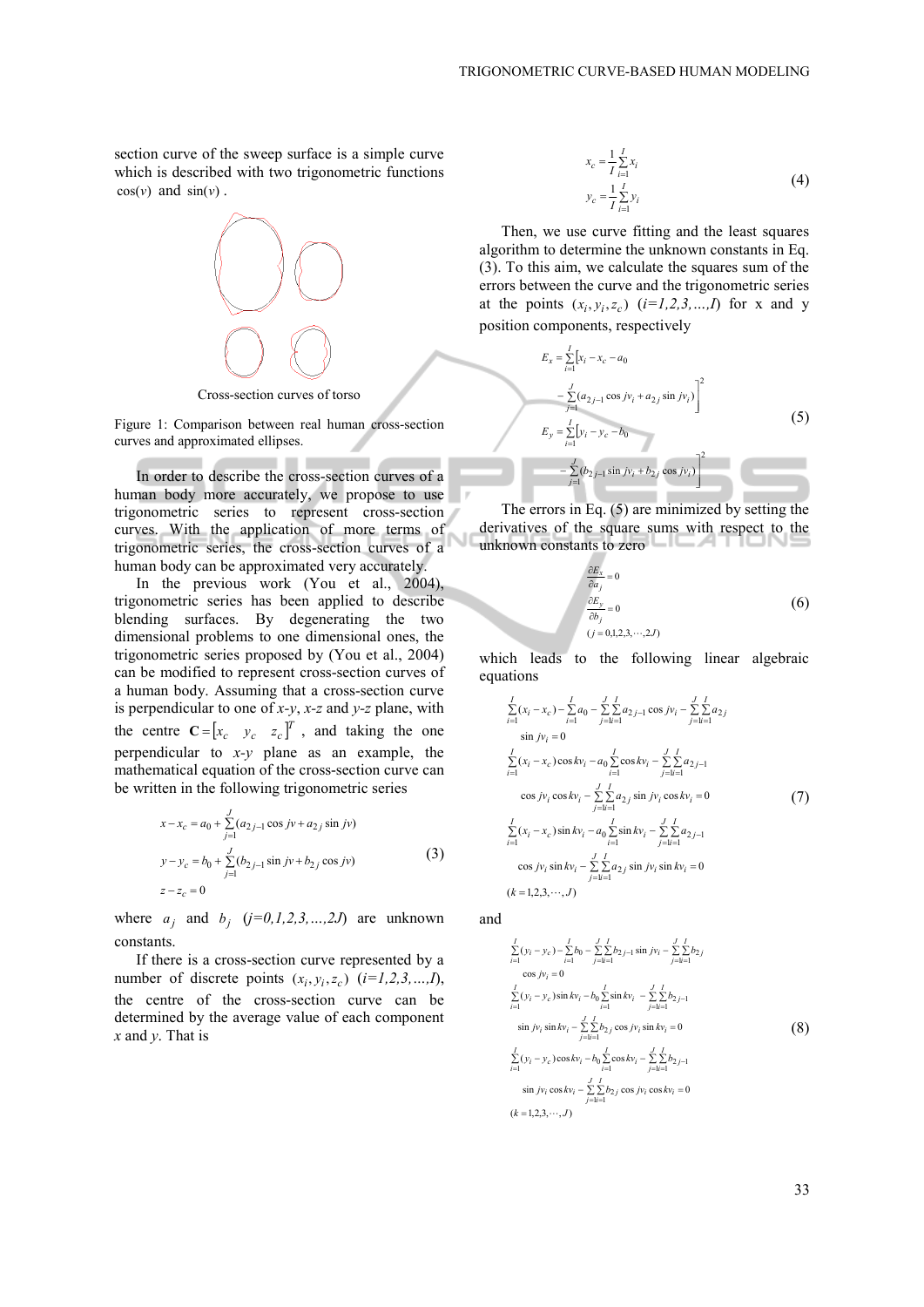Solving equations (7) and (8), respectively, we determine all unknown constants and obtain the mathematical representation of the cross-section curve.

For the curve which is not perpendicular to any coordinate planes, we must carry out the coordinate transformation and find the mathematical description of the curve in the local coordinate system where one of the coordinate axes is perpendicular to the plane containing the curve.

For some representative curves taken from human leg and torso, we use the trigonometric series (3) and standard ellipse  $\mathbf{E}_u(v)$  to regenerate them and the obtained results were depicted in Figure 2 where  $J$  is defined in Eq.  $(3)$ , the curve in red is the original one, the one in green is from the algorithm of the trigonometric series, and that in blue is created with the equation of the standard ellipse.



b) Cross-section curve of human torso

Figure 2: Curve generation with different approaches.

It can be seen from these curves that the algorithm of the trigonometric series can approximate the cross-section curves of human body quite well and the approximation can be greatly improved by increasing the terms of the trigonometric series. Since most cross-section curves of a human body have the similar complexity to those in this figure, the proposed approach can use few terms to achieve high accuracy of curve modeling.

Depending on different shapes of cross-section curves, different terms in Eq. (3) will be used to achieve the required accuracy. Too few terms in Eq. (3) will cause too large errors. Too many terms will increase the computational cost and slow down the human modeling process. Therefore, suitable terms should be used. In the situation of interactive modeling, it is required to automatically find out which value of the term *J* is the best. In order to

tackle this issue, here we propose the following strategy.

First, we define an average error  $E_a$  and a maximum error  $E_M$  below. The former is used to measure the global approximation of the curve from the trigonometric series to the original curve and the latter quantifies the maximum difference between the curve from the trigonometric series and the original curve.

$$
E_a = \frac{1}{I} \sum_{i=1}^{I} \frac{d_i}{d_i}
$$
 (9)

 $(10)$ 

and

where

$$
E_M = \max\left\{\frac{d_1}{\overline{d_1}}, \frac{d_2}{\overline{d_2}}, \frac{d_3}{\overline{d_3}}, \dots, \frac{d_J}{\overline{d_J}}\right\}
$$

$$
d_i = \sqrt{d_{xi}^2 + d_{yi}^2}
$$
  
\n
$$
\overline{d}_i = \sqrt{(x_i - x_c)^2 + (y_i - y_c)^2}
$$
  
\n
$$
d_{xi} = x_i - x_c - a_0 - \sum_{j=1}^{J} (a_{2j-1} \cos jv_i + a_{2j} \sin jv_i)
$$
  
\n
$$
d_{yi} = y_i - y_c - b_0 - \sum_{j=1}^{J} (b_{2j-1} \sin jv_i + b_{2j} \cos jv_i)
$$
 (11)

Then, we set different errors to determine the required terms in Eq. (3). For example, we take the average error and maximum error not more than 1% and 5%, respectively. That is

$$
E_a \le 1\%
$$
  
\n
$$
E_M \le 5\%
$$
\n(12)

A linear interpolation operation is employed to find out the suitable terms efficiently. Initially, we take  $J=3$  and  $J=10$ , and calculate the average errors  $E_{a3}$  and  $E_{a10}$  and the maximum errors  $E_{m3}$  and  $E_{m10}$  where the subscripts 3 and 10 stand for the values of *J*. If both  $E_{a3}$  and  $E_{m3}$  have met Eq. (12), or one of  $E_{a10}$  and  $E_{m10}$  does not satisfy Eq. (12), a linear extrapolation operation is used to find a smaller  $J_1$  for the former and a larger  $J_1$  for the latter. Otherwise, a linear interpolation is applied to calculate the  $J_1$  between  $J=3$  and  $J=10$ . The obtained  $J_1$  is usually not an integer. We round off it to the nearest integer. With  $J_1$ , we calculate the average errors  $E_{aJ_1}$  and the maximum errors  $E_{mJ_1}$ and examine whether they have met Eq. (12). If both  $E_{aJ_1}$  and  $E_{mJ_1}$  have met Eq. (12) and  $J_1 < 3$ , the linear extrapolation operation occurs with  $J_1$  and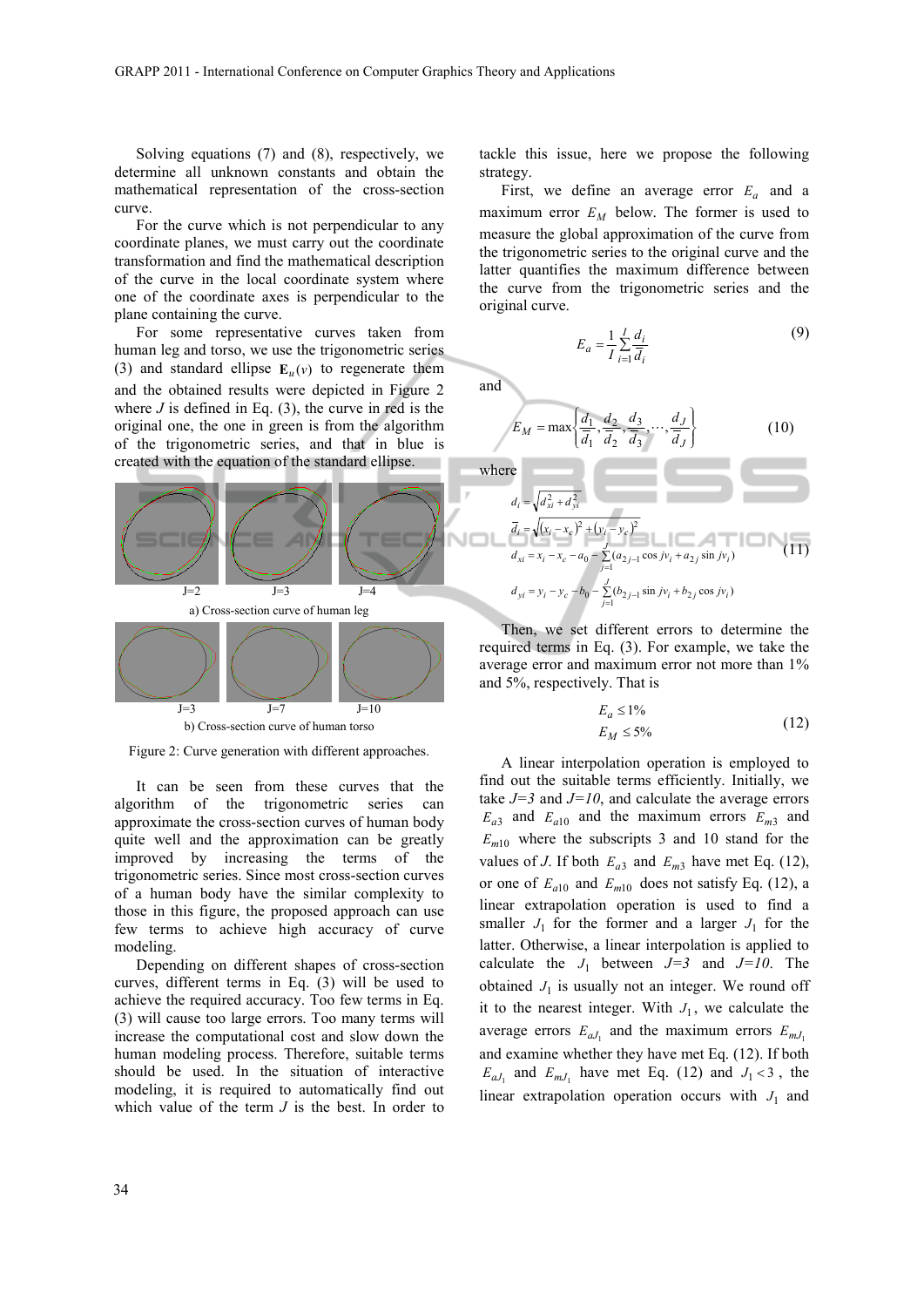*J*=3. If one of  $E_{aJ_1}$  and  $E_{mJ_1}$  does not satisfy Eq. (12) and  $J_1 > 10$ , the linear extrapolation operation is performed with  $J=10$  and  $J_1$ . If both  $E_{aJ_1}$  and  $E_{mJ_1}$ have met Eq.  $(12)$  and  $3 < J<sub>1</sub> < 10$ , the linear interpolation operation is conducted between *J=3* and  $J_1$ . If one of  $E_{aJ_1}$  and  $E_{mJ_1}$  does not satisfy Eq. (12) and  $3 < J_1 < 10$ , the linear interpolation operation is carried out between  $J_1$  and  $J=10$ .

Since there are two quantities  $E_a$  and  $E_m$  which can be employed for the interpolation, we must determine which one should be used. Obviously, if only one of  $E_a$  and  $E_m$  does not meet Eq. (12), this error is used for the interpolation. If both of them do not satisfy Eq. (12), we always use the average error for the interpolation since the average error is a global measurement of the difference between the original curve and that from the trigonometric series.

# **3 HUMAN PARTS DEFINED WITH TRIGONOMETRIC SERIES**

In order to build a human model, we draw some cross-section curves which define the human profiles. Then we approximate the original cross sections with the trigonometric series. After that, we construct surface patches from the curves generated using the trigonometric series with the following treatment.

As mentioned by (Tokuyama, 2000), among three surface interpolation methods, i. e., interpolating through distinct point data, skinning over a family of curves and interpolating the surface simultaneously over two families of intersection curves, the skinning method is generally considered to be the most frequently used technique for surface construction. Here we use this skinning method to construct surface patches of human parts.

If a surface patch will be constructed from *K* curves determined with the trigonometric series  $(c_{xk}(v), c_{yk}(v), c_{zk}(v))$   $(k=0,1,2,3,...,K-1)$  where  $c_{xk}(v)$ ,  $c_{yk}(v)$  and  $c_{zk}(v)$  are determined by Eq. (3), we use the following equation to describe the surface to be constructed

$$
t(u, v) = \sum_{m=0}^{K-1} u^m f_{tm}(v)
$$
  
(*t* = *x*, *y*, *z*) (13)

where  $f_{tm}(v)$   $(m=0,1,2,3,...,K-1)$  are unknown functions.

Uniformly dividing the region  $u=0$  to  $u=1$  into *K-1* equal intervals which gives the interval length to be  $du = 1/(K-1)$ , we have  $u_k = k \times du$  $(k=0,1,2,3,...,K-1)$ . The unknown functions  $f_{tm}(v)$   $(m=0,1,2,3,...,K-1)$  can be determined by solving the following linear algebraic equations

$$
c_{tk}(v) = \sum_{m=0}^{K-1} u_k^m f_{tm}(v)
$$
  
(k = 0,1,2,3,..., K - 1; t = x, y, z) (14)

Expanding Eq. (14) and rewriting it into the form of matrix, we obtain the following mathematical expression

$$
[R_t(u_{km})](\mathbf{F}_t(v)) = \{\mathbf{C}_t(v)\}\tag{15}
$$

where  $[R_t(u_{km})]$  is a  $K \times K$  square matrix with the elements  $u_{km} = u_k^m$  ( $k=0,1,2,...,K-1$ ;  $m=0,1,2,...,K-1$ *I*),  ${\{\mathbf{F}_t(v)\}} = [f_{t0}(v) \quad f_{t1}(v) \quad f_{t2}(v) \quad \cdots \quad f_{tK-1}(v)]^T$  and  ${ {\bf C}_t(v) } = [c_{t0}(v) \quad c_{t1}(v) \quad c_{t2}(v) \quad \cdots \quad c_{tK-1}(v) ]^T$  are two vectors with *K* elements.

Using  $[\mathbf{R}_t(u_{km})]^{-1}$  to indicate the inverse matrix of  $[R_t(u_{km})]$  and left multiplying both sides of Eq. (15) by this inverse matrix, we obtain the unknown functions with the following equation

$$
\left\{ \mathbf{F}_t(\mathbf{v}) \right\} = \left[ \mathbf{R}_t(u_{km}) \right]^{-1} \left\{ \mathbf{C}_t(\mathbf{v}) \right\} \tag{16}
$$

At the boundary curves where two different surface patches are to be connected together, we must consider the continuity between the two surface patches. For an existing surface patch indicated by Eq. (13), different order continuities such as the boundary tangents and boundary curvature etc. at its boundaries can be determined from the different orders of partial derivatives

*n n u*  $u^n(u,v)$  $\frac{\partial t^n(u, v)}{\partial u^n}$  (*n*=1,2,3,...) of the surface patch with

respect to the parametric variable *u*. By introducing these partial derivatives into the above operation, different order continuities between two connected surface patches can be obtained.

For example, if we intend to connect two surface patches with the tangent continuity at  $u=1$  of the existing surface patch  $\bar{t}(u,v)$ , we obtain the mathematical expressions of the first partial derivative  $\left[\frac{\partial \bar{t}(u,v)}{\partial u}\right] = \sum_{k=1}^{K}$  $\left[\frac{\partial \overline{t}(u,v)}{\partial u}\right]_{u=1} = \sum_{m=-\infty}^{K}$  $\lfloor$ ∂  $\partial \overline{t}(u,v)$   $\Big]$   $K=1$  $-1$   $m=1$  $\left[\frac{(u, v)}{2}\right] = \sum_{k=1}^{K-1} m \bar{f}_{km}(v)$  $\left[\frac{\partial \overline{f}(u, v)}{\partial u}\right]_{u=1} = \sum_{m=1}^{K-1} m \overline{f}_m(v)$  of the existing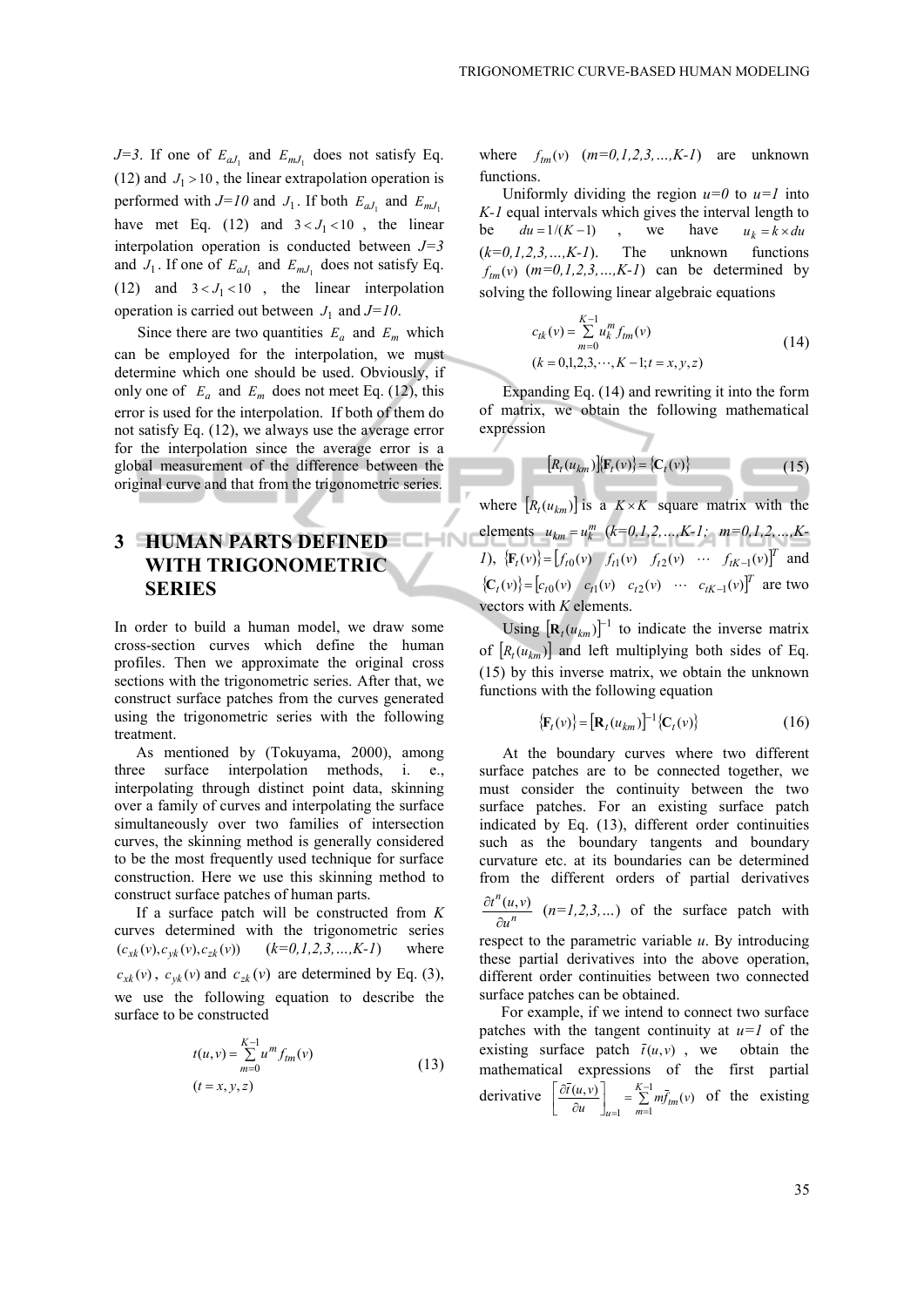surface patch  $\bar{t}(u, v)$  and  $\left[ \frac{\partial t(u, v)}{\partial u} \right]_{u=0} = f_{t1}(v)$  $\mathsf I$ ∂ ∂ = of the

unknown surface patch  $t(u, v)$  with respect to the parametric variable  $u$  from Eq.  $(13)$ , respectively. Then the following tangential continuity constraint is added to Eq. (14).

$$
f_{t1}(v) = \sum_{m=1}^{K-1} m \bar{f}_{tm}(v)
$$
  
(*t* = *x*, *y*, *z*) (17)

Since one more linear algebraic equation is introduced, the unknown functions  $f_{tm}(v)$  in Eq. (13) should be increased from  $f_{tK-1}(v)$  to  $f_{tK}(v)$ and all *K* in Eq. (13) and thereafter will be replaced by  $(K+1)$ .



Figure 3: Human torso, legs and arm created from the trigonometric series.

If both opposite edges of a surface patch  $t(u, v)$ will be connected to two separate surface patches  $\bar{t}(u, v)$  and  $\bar{t}(u, v)$ , the continuity at the boundary curve  $u=0$  of the exiting surface patch  $\bar{t}(u, v)$  should also be considered. Similar to the above treatment, the following boundary condition for the tangential continuity will be added to Eq. (14)

$$
\sum_{m=1}^{K-1} mf_{tm}(v) = \bar{f}_{t1}(v)
$$
  
(18)  

$$
(t = x, y, z)
$$

and the unknown functions  $f_{tm}(v)$  in Eq. (13) will be increased to  $f_{tK+1}(v)$  and all K in Eq. (13) and thereafter will be replaced by  $(K+2)$ .

With the above constructed surface function, we create human torso, legs and arms from the trigonometric series as demonstrated in Figure 3.

### **4 ASSEMBLY OF HUMAN PARTS BY SURFACE BLENDING**

After successful construction of human parts including human torso, arms, and legs, the remaining task is how to assemble them together which maintains smooth transition between different human parts and ensures the surface in the transition region has the realistic appearance of the human part.

There are two approaches which can be used to achieve this aim: one is surface blending (Zhang and You, 2004) and the other is local extrusion deformation (You and Zhang, 2003). Here we take the connection between human torso and right arm as an example to explain the operation of surface blending.

Firstly, we determine the boundary curves and boundary tangents of the surface which will smoothly connect human right arm to torso together. According to the position function of the surface patch at the leftmost end of the right arm, we can determine the right boundary curve and boundary tangent of the transition surface. In order to determine the left boundary curve and boundary tangent of the transition surface, we create a crosssectional curve on the human torso near the left end of the right arm and calculate the tangent of the human torso at this curve. Then, we construct the transition surface with these boundary curves and boundary tangents. We can change the size of the boundary tangents to change the shape of the transition surface and to make the transition surface look more realistically. If the manipulation of the boundary tangents does not reach the required realism, we add one or more cross-section curves between the two boundary curves and create the transition surface from two boundary curves, two boundary tangents and the in-between curves. With such a method, we connect two different parts together. The top image of Figure 4 gives two human parts: right arm and torso, and the bottom image shows these two human parts have been smoothly connected together. With the same treatment, we also connected the left arm to the torso.

For the connection between the human torso and legs, we first use a surface to close the bottom opening of the human torso. Then we determine boundary curves and tangents of the torso corresponding the right and left legs, respectively. And finally, the above method is employed to produce the transition surfaces between the three human parts.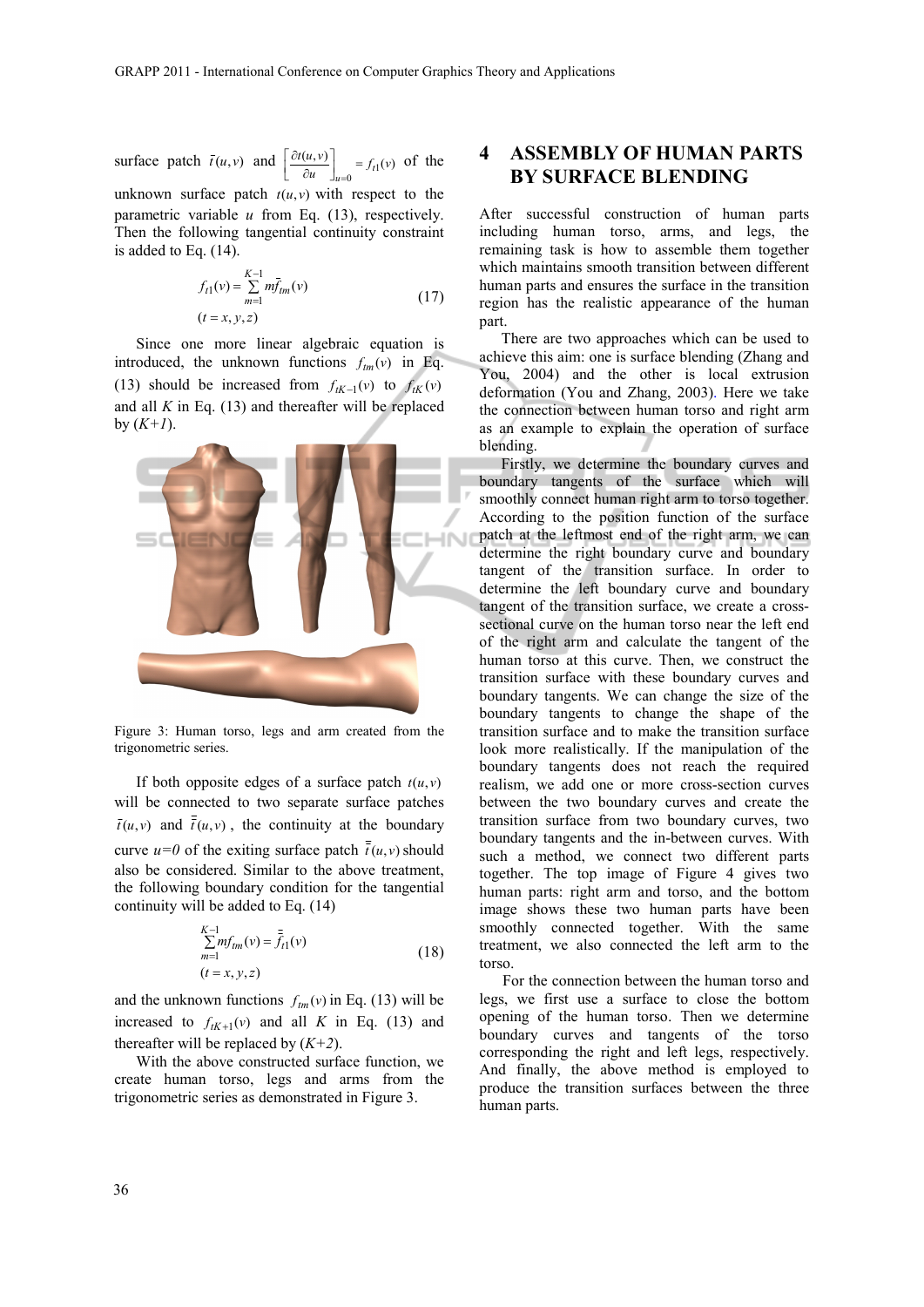

Figure 4: Connection of different human parts.

In Figure 5, we gave a human model built with our proposed approach.

The approach presented in this paper greatly lowers the data size of geometric modeling. For the human body given in the following figure, the modeling with the polygon approach uses 6457 vertices with total 14371 design parameters to create the model. With our method, only 6510 design parameters are required to build it.



Figure 5: Human model assembled from different human parts.

#### **5 CONCLUSIONS**

Human modeling can be performed with NURBS, polygon and subdivision. These approaches are effective and popular. However, they involve a lot of design parameters. In order to reduce design parameters, we present a new modeling method to build human models.

The method starts from cross-sectional curves of a human body. With introduction of trigonometric series, these cross-sectional curves are approximated very accurately. Then human parts are constructed from the curves generated with the trigonometric series. We examined how to construct human parts from these trigonometric curves and demonstrated that surface patches produced with our proposed approach can maintain the required continuities between two adjacent patches. Finally, we discussed the assembly issue of human models.

Unlike the sweep-based human modeling, our method can represent cross-sectional curves of human body very accurately. Due to this reason, the treatment to improve the modeling realism using some approaches such as displacement map is not required.

Our proposed approach greatly reduces design parameters of human modeling. It is especially suitable for reconstruction of human models from scanned point clouds.

## **REFERENCES**

- Allen, B., Curless, B., Popović, Z., 2002. Articulated body deformation from range scan data. *In Proceedings of the 2002 Conference on Computer Graphics*, SIGGRAPH, ACM Press, 173-180.
- Allen, B., Curless, B., Popović, Z., 2003. The space of human body shapes: reconstruction and parameterization from range scans. *ACM Transactions on Graphics 22(3)*, 587-594.
- Aubel, A., Thalmann, D., 2001. Interactive modeling of the human musculature. In Proceedings of Computer Animation, Institute of Electrical and Electronics Engineers Inc., 167-173.
- Beylot, P., Gingins, P., Kalra, P., Thalmann, N. M., Maurel, W., Thalmann, D., Fasel, J., 1996. 3D interactive topological modeling using visible human dataset. *EUROGRAPHICS '96 and Computer Graphics Forum* 15(3), 33-44.
- Guo, Z., Wong, K. C., 2005. Skinning with deformable chunks. *EUROGRAPHICS 2005 and Computer Graphics Forum 24(3)*, 373-381.
- Hyun, D.-E., Yoon, S.-H., Kim, M.-S., Jüttler, B., 2003. Modeling and deformation of arms and legs based on ellipsoidal sweeping, *In Proceeding s of 11th Pacific Conference on Computer Graphics and Applications*, IEEE Computer Society, 204-212.
- Hyun, D.-E., Yoon, S.-H., Chang, J.-W., Kim, M.-S., Jüttler, B., 2005. Sweep-based human deformation. *The Visual Computer 21*, 542-550.